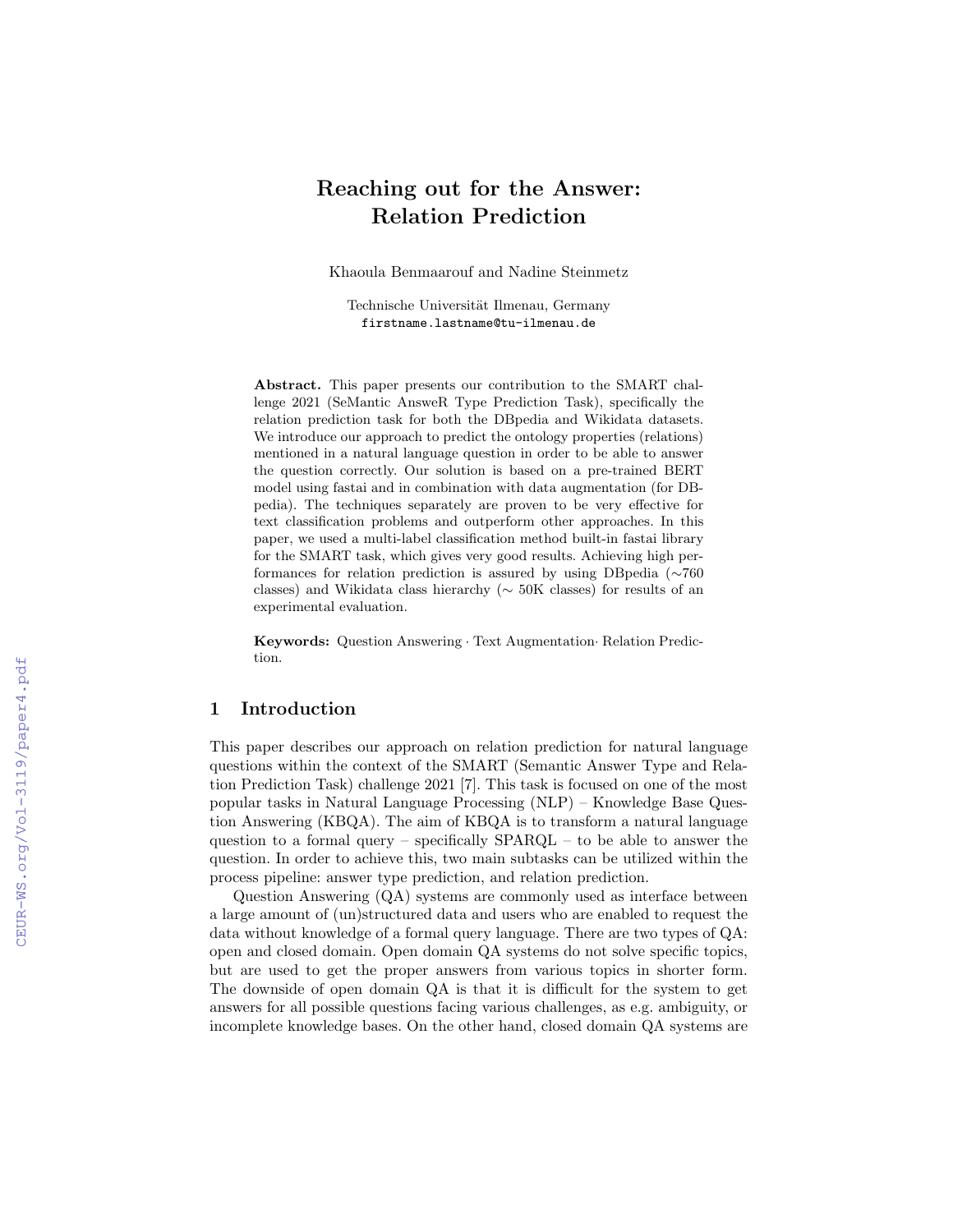#### 2 Benmaarouf et. al

focused on particular domains, where the QA application has been developed for a specific task, which helps the system to get the answers very fast, and (mostly) correct. For instance, QA systems in the medical field (Alzheimer's diseases) [2] or chatbots applied for specific customer service tasks. In both cases, the QA application can benefit from various subtasks within the QA pipeline. Relation prediction detects references within the natural language questions to assign the correct ontology properties which are necessary for the formal query (specifically SPARQL). This paper proposes a solution for solving the relation prediction task using Bidirectional Encoder Representations from Transformers (BERT), where the prediction task is considered a multi-label classification problem.

This paper is structured as following: Section 2 discusses some previous work that is related to our subtask. Section 3 gives an overview of the datasets and Section 4 depicts some results of the analysis of the both datasets (DBpedia and Wikidata). The preprocessing steps and the training steps are discussed in Sections 5 and 6. Evaluation results are described in Section 7. Finally, a conclusion for our results as well as an outlook is described in Section 8.

## 2 Related Work

The approach on relation and entity linking by Sakor et. al is based on a set of rules and a mapping of connected entities and relations [11]. Therefore, the approach is independent from the underlying knowledge and the it can be transferred to various knowledge graphs. The initial solution has been tested on Wikidata and achieved good results, but the publicly available API also provides links to the DBpedia knowledge graph.

Abolghasemi et. al proposed an instance-based method to detect the relation of a new question using similar paraphrases of questions in the training data [1]. This method uses two subnetworks : question-question network which uses semantic matching between input question and training questions to know the shortest distance between the input question and its corresponding question in the dataset. The second subnetwork is created from the question-answer relation, where the output question from question-question network is used to get the corresponding answer from the dataset. The approach benefits from the assumption that there are various lexical representations for each question about a relation. Based on these similarities, the authors claimed that the likeness of questions can be utilized to find out the relation hidden behind question phrases. The dataset SimpleQuestions were used for the training. The approach achieved an accuracy of 93.41% which is increased compared to the other state-of-the-art models.

Zhao et. al proposed a solution to solve the problem of incompleteness of KGQA, as the researches are focused on processing each problem independently, without taking the hidden relations inherit from the neighborhood in their consideration [14]. The authors used attention-based graph embedding to capture both entity and relation features between entities in the near neighborhood. The implemented KGQA has an increased F1 score for the relation prediction task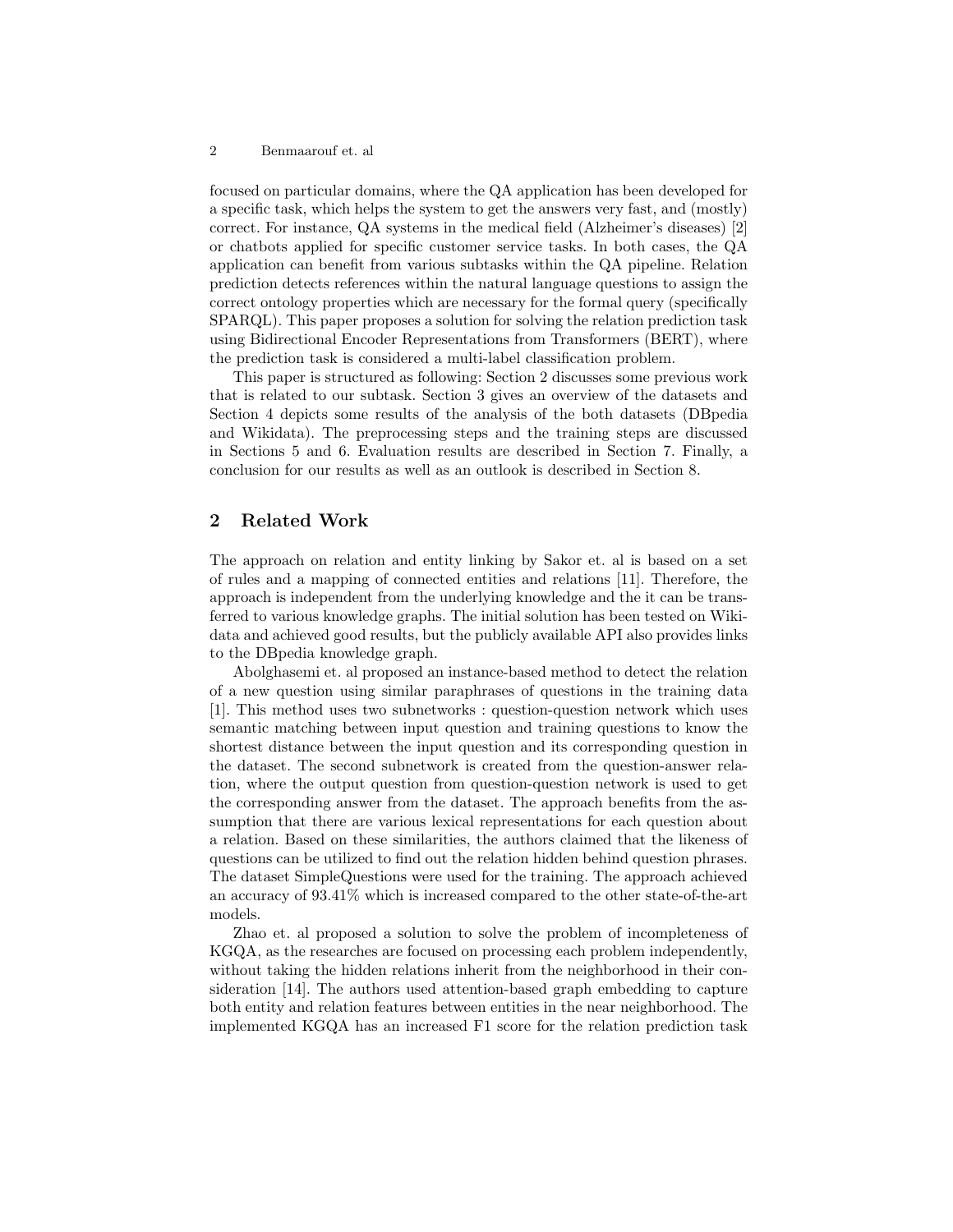over the model that has no relation configuration for the datasets SimpleQuestions, WebQuestions, GQ and QALD-5.

The problem of QA has been investigated by Mohammed et. al, where the authors aimed to focus on accuracy-complexity tradeoff, as simple straightforward baselines CNN and GRUs were used plus a few heuristics on the Simple-Questions dataset [9]. The results show that the basic deep learning approach achieves similar results as the state-of-the-art result. The authors performed several experiments utilizing birectional Gated Recurrent Units (BiGRU) and Convolutional Neural Networks (CNN), amongst others. The best approach has reached accuracies of 82.3%, 82.8% respectively in relation predictions.

Since its publication, BERT [3] has been widely used for tasks that require the transformation of language patterns. Transformation of language applies to text summarization, language translation, or question answering. Relation prediction can also be considered a transformation task: from a natural language question to a set of relation labels. Mihindukulasooriya et. al proposed their approach SLING using a BERT embedding based classifier and the AMR graph of the question [8]. After creating AMR triples from the AMR graph representation, the authors combine and rank the results of supervised and unsupervised classification tasks. Naseem et. al presented an approach utilizing a pre-trained BERT model and leveraging the AMR (Abstract Meaning Representation) of a question for the relation linking task [10]. The two-staged approach first identifies the number and position of potential relations in the sentence and the respective AMR graph. In the next step, the most relevant relation is predicted for each previously identified spot. With their approach, the authors outperform several other approaches  $([11]$  and  $[8]$  amongst others) on the datasets QALD-9, LC-QuAD 1.0/2.0, and SimpleQuestions.

## 3 Datasets

| able 1: Datasets of DBpedia and Wikidata |        |       |        |
|------------------------------------------|--------|-------|--------|
| <b>Datasets</b>                          | Train  | Test  | Total  |
| DBpedia                                  | 34.204 | 8.552 | 42.756 |
| Wikidata                                 | 24.112 | 6.029 | 30.141 |

 $Table 1: D<sub>0</sub>$ 

The SMART task provides datasets for the two KBs DBpedia and Wikidata. Some statistical details on the datasets provided for the challenge are shown in Table 1 and Section 4. Our approach considers the task as a relation prediction classification, where each question is assigned a relation category. While this task is considered a short-text classification, what makes the classification challenging is a few unique characteristics of the datasets which contribute to data sparsity. For the challange, for both ontology tasks the following datasets are provided: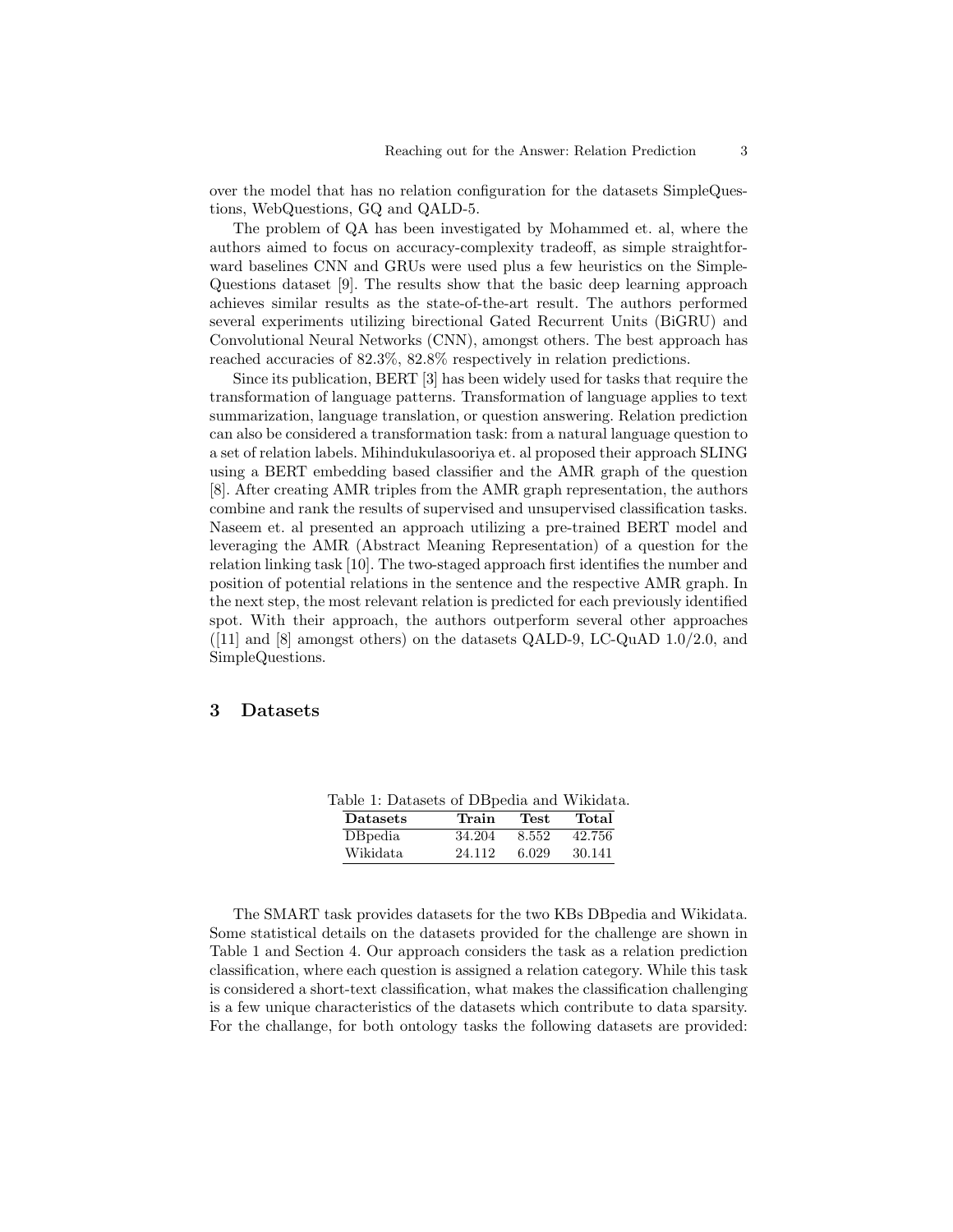relation vocabularies, train data, and test questions. To train a model on the data, it needs to be transformed into a feature-target form.

## 3.1 DBpedia

The DBpedia dataset consists of 42,756 samples, which is split into 80% as training data, and 20% as testing as shown in Table 1. The dataset is divided into three files (relation vocabulary, test questions, and train data). The relation vocabulary contains properties from the mapped ontology<sup>1</sup> and unmapped properties<sup>2</sup>. Moreover, the total number of relations in the vocabulary is 717. The train file contains the following four attributes: question, relations, number of relations and ID. The number of relations specifies how many different classes of relations are contained in the questions - which results in one list of relevant relations per class. The test questions file only contains the questions and the ID. A sample of the DBpedia train data is shown in Fig ??.

|   | auestion                                       |                                                                                        | relations num of rels | id                      |
|---|------------------------------------------------|----------------------------------------------------------------------------------------|-----------------------|-------------------------|
| 0 | Who is credited as the cinematographer for ete | [dbo:cinematography]]                                                                  |                       | smart-2021-rl-dbpedia-0 |
|   | Who was the developer behind demons winter?    | [[dbo:developer]]                                                                      |                       | smart-2021-rl-dbpedia-1 |
| 2 | what east asian country is yokohama landmark t | [[dbo:location]]                                                                       |                       | smart-2021-rl-dbpedia-2 |
| 3 |                                                | what locations are within united states [[dbo:locatedInArea, dbo:city, dbo:country, db |                       | smart-2021-rl-dbpedia-3 |
| 4 | what record is produced by ronnie mcdowell     | [[dbo:recordLabel]]                                                                    |                       | smart-2021-rl-dbpedia-4 |

Fig. 1: Five train samples of the DBpedia dataset.

## 3.2 Wikidata

Wikidata consist of 24,112 as training data, and 6,029 as testing data as shown in Table 1. The train data contains five attributes: questions, relations, relation labels, num of rels, id. For Wikidata, ontology properties have a unique identifier<sup>3</sup> which is not human-readable (attribute relations) and additionally human-readable labels (attribute relation labels). The length of the vocabulary is 3,639. Figure 2 shows five sample records from the training dataset.

## 4 Data Analysis

## 4.1 DBpedia

We analyzed the training datasets for the frequencies of the occurring properties to be able to assess the distribution of properties and the sparsity of data for

 $1$  having http://dbpedia.org/ontology/ as prefix

<sup>2</sup> having http://dbpedia.org/property/ as prefix

<sup>&</sup>lt;sup>3</sup> usually starting with a P, such as P2397 for the property with the human-readable label "YouTube channel ID"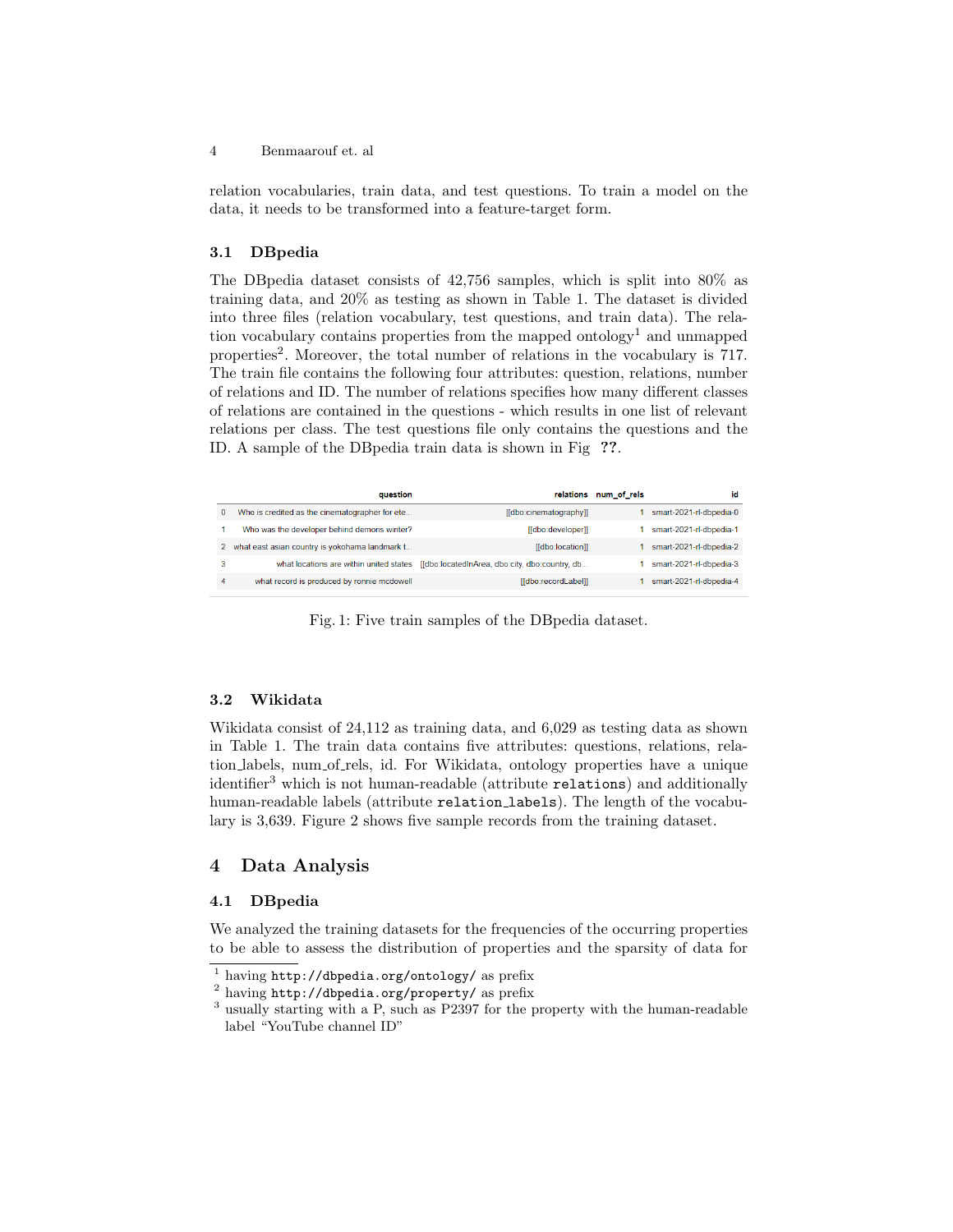|          | question                                       | relations     | relation labels num of rels                            | id                               |
|----------|------------------------------------------------|---------------|--------------------------------------------------------|----------------------------------|
| $\bf{0}$ | What is monomer of propylene?                  | [P4599]       | Imonomer of                                            | smart-2021-rl-wikidata-train-0   |
|          | On what military branch Sigmund Jähn served un | [P241, P582]  | [military branch, end time]                            | smart-2021-rl-wikidata-train-1   |
| 2        | What movie did Katina Paxinou win an Academy A |               | [P166, P805] [award received, statement is subject of] | 2 smart-2021-rl-wikidata-train-2 |
| з        | When converted to SI unit, is the darcy equal  | [P2370]       | [conversion to SI unit]                                | smart-2021-rl-wikidata-train-3   |
| 4        | At what rate was inflation in Venezuela in the | [P1279, P585] | [inflation rate, point in time]                        | 2 smart-2021-rl-wikidata-train-4 |

Fig. 2: Five training samples of the Wikidata dataset.

specific classes (class as in classification of relation sets). As shown in Figure 3 the distributions of properties is long-tailed. The most frequent properties are dbo:genre and dbp:birthPlace respectively. Out of 338 unique mapped properties, 42 only occur once. For the unmapped properties these numbers are 357 and 58 respectively.



Fig. 3: Top 10 (a) mapped and (b) unmapped ontology properties within the DBpedia train dataset

#### 4.2 Wikidata

Figure 4 shows the most frequently used labels in the training dataset, where instance of is the most frequent relation with 6,418 occurrences which is 4 times higher than the second most frequent relation (*point of time* with 1,314 occurrences). Out of 3,171 unique relations in the dataset, a large amount of 1,889 only occurs once.

### 4.3 Handling of Imbalanced Data

As shown in the previous sections, the training datasets are very imbalanced regarding the distribution and frequency of relations throughout the dataset.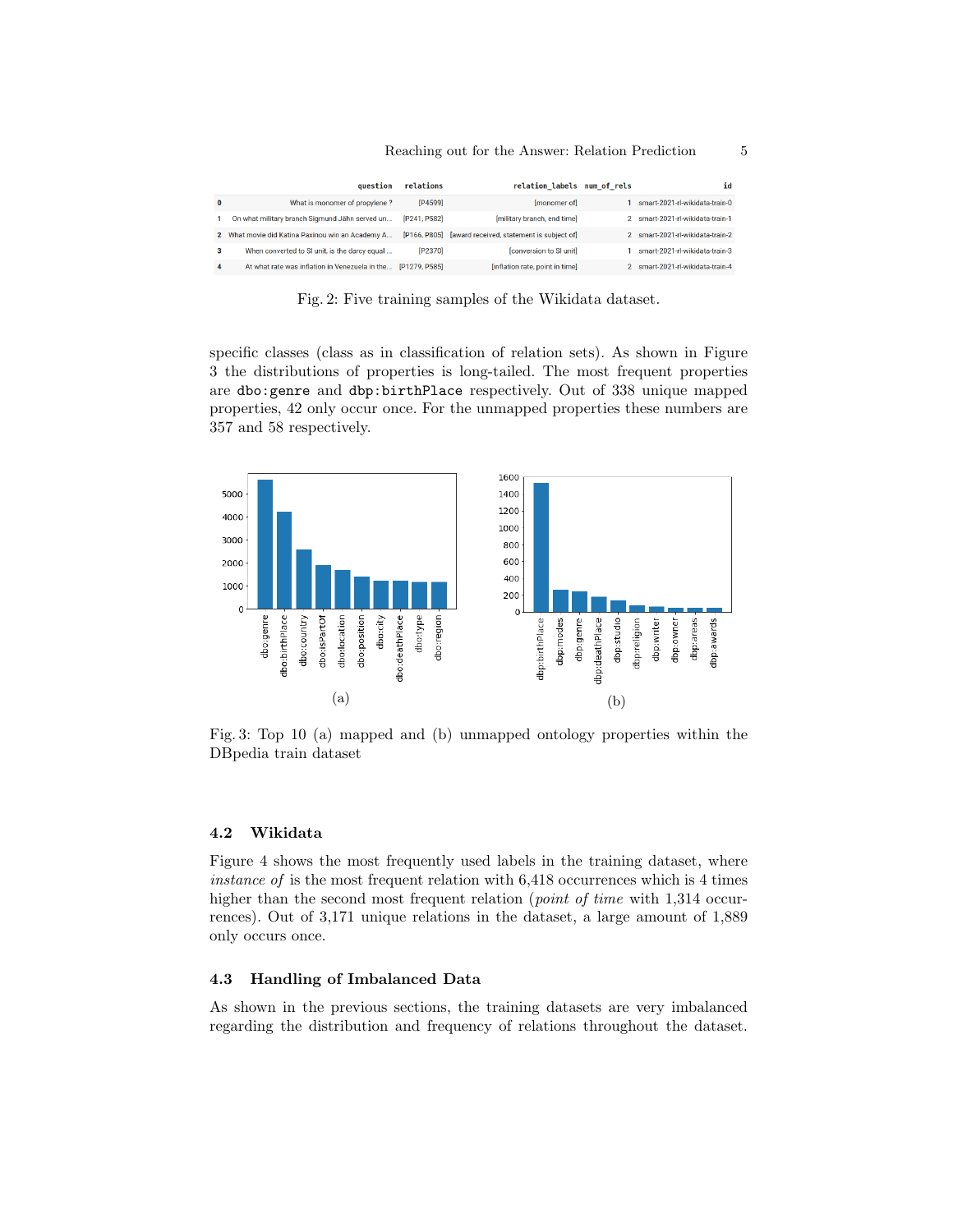

Fig. 4: Top 10 relations within the Wikidata train dataset

This results in low accuracies for questions referring to relations in the long tail of the distribution. Although not considered for the approach presented in this paper, we examined strategies to compensate such imbalances. Unfortunately, simple data augmentation strategies, as discussed in Section 5.2 do not suffice. The training dataset requires to be enriched with questions that contain the long tail relations, but with different contexts and wording than contained in the dataset. We consider this future work to further improve the results of our approach.

## 5 Preprocessing

Our analytical approach includes several processing steps. For the different classification processes for DBpedia and Wikidata, we utilize the same preprocessing pipeline except in the first step. For DBpedia, we remove the prefix from the relation labels, then lower casing the letters, and resolve the camel case format of the labels. For example, dbo:RecordLabel is transformed to record label. After that, the pipelines for Wikidata and DBpedia are the same. In the next step, the pipeline takes the questions, relations, and blocks throw data parsing, data augmentation, remove duplicates inside the block, create an indexation between the index of the label inside vocabulary and their block index. Labels that exist in the vocabulary and do not exist in the training set are added. A binary matrix is created and then the labels are merged inside the sentence randomly. The training dataset is split into train and validation sets and finally, the text is tokenized using the BERT tokenizer.

### 5.1 Parsing Data

Questions, relations, and block parsing is done on training data in the way that the questions syntactic order is shuffled in three different orders and then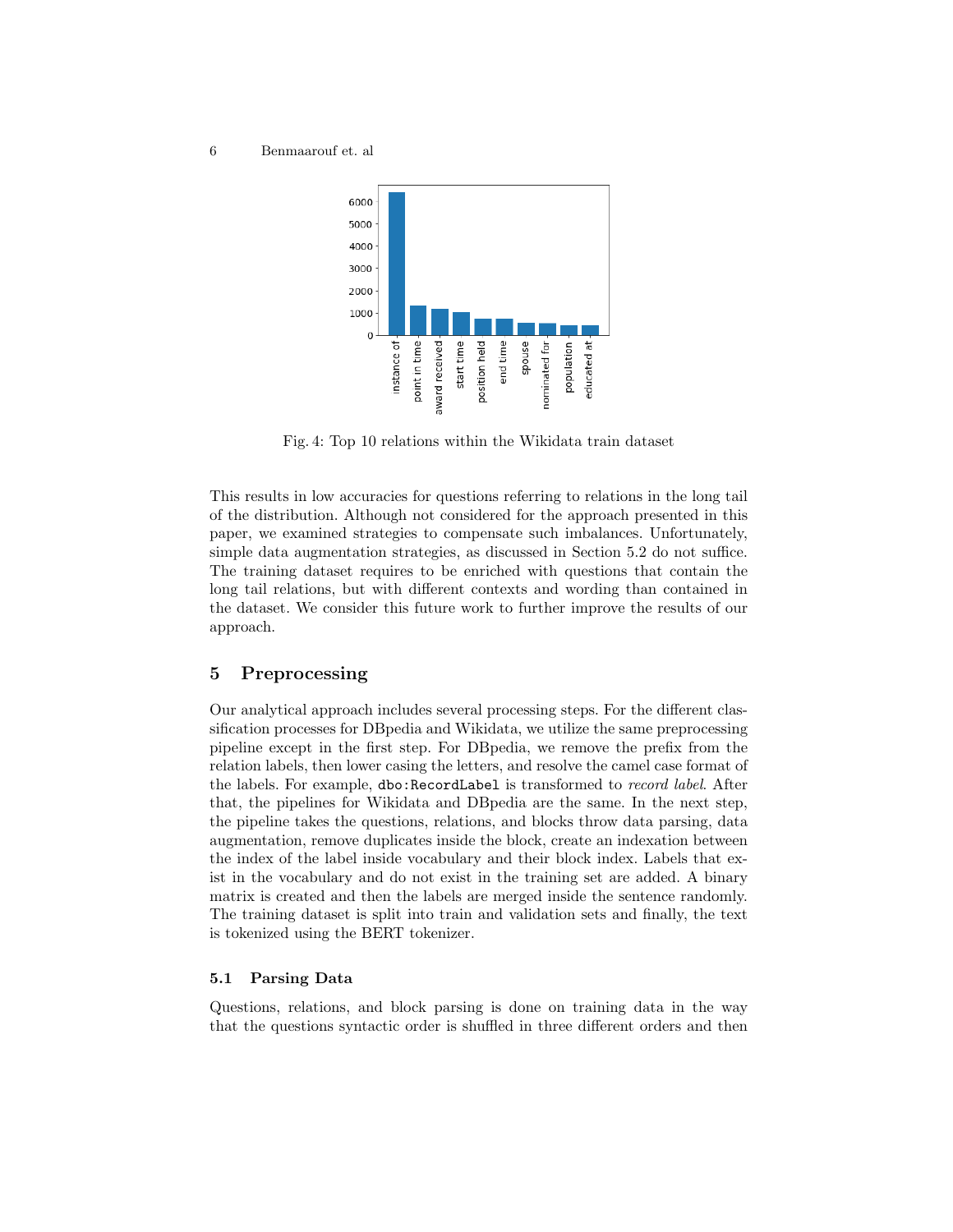combined all the three different types of questions. Indexation is used between vocabulary and their related blocks to get the index values to speed up the process. We utlize lists consisting of: question, length, block, relations.Training data Q is appended into these lists separately and then the question list is split into Q1 and Q2. The subsequent data is appended randomly into splited question lists. We remove duplicates that cause redundancy, as this will lead to easier computations for the model to find patterns from unique blocks, without being biased to one block instead of the other because it is redundant. The matrix is transformed to binary format to be fitted for the training.

#### 5.2 Data Augmentation:

To extend the training data, several augmentation strategies can be applied [4]. The method used for augmentation in our approach was the Copy-Paste method. The Copy-Paste technique is a method which duplicates existing data to increase the sample size and add slightly modified or synthetic data. Increasing the number of data helps the model to "see" the specific pattern more often, which is useful when the data is relatively small to be feed to the neural network model. In our case, the data has been copied three times. Thus, the sample size of DBpedia increased to 102,612 records and to 72,336 records for Wikidata.

### 5.3 BERT Tokenization

For the tokenization of the input data, we utilized the FastAIBertTokenizer from the fastai library [6]. The BERT tokenizer takes the text input and maps it to its integer representation in the BERT word embeddings dictionary and adds some special tokens as [CLS] at the beginning of the input text, and [SEP] at the end of each input text, [PAD] for padding to have all the input texts at the same assigned maximum length, [UNK] is given for the tokens that do not exist inside the vocabulary of BERT dictionary. The input text that exceeds the given maximum length is truncated automatically to make the input matrix all the input matrices with the same size. More details on tokenization with BERT are described in [3].

# 6 Training of the Model

### 6.1 Language Model and Prerequisites

Most of the modern NLP systems utilized gated recurrent neural networks (RNNs), such as long short-term memory (LSTMs) and Gated Recurrent Units (GRUs), with additional attention mechanisms before the release of transformers [13]. Recurrent neural networks were the state-of-the-art in sequence models especially in NLP problems such as machine translation, text summarization as they can memorize sequence dependencies using the help of some gates [12]. Since RNNs are taking the input tokens one by one according to their position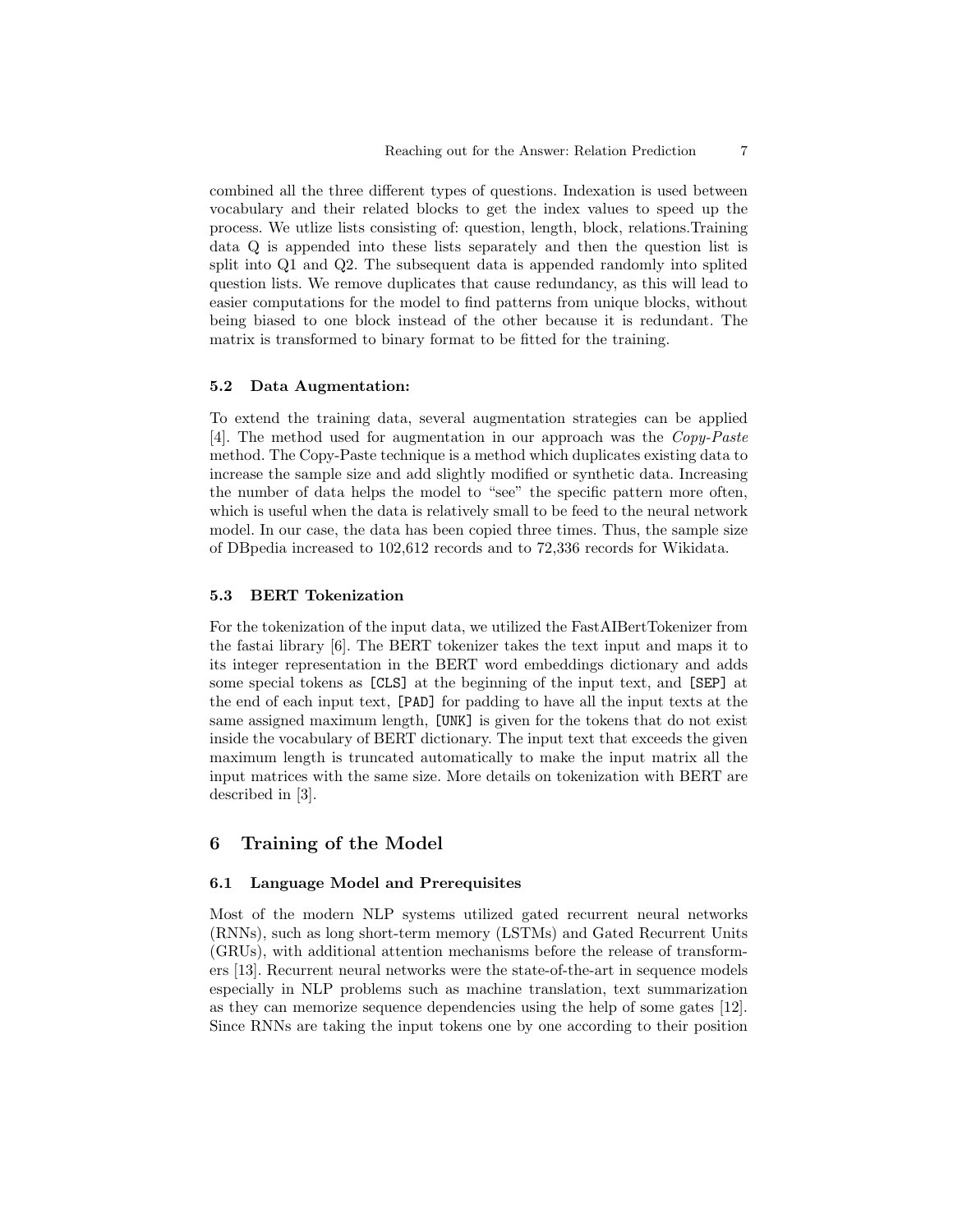in the sequence, this increases sequential computation and training time, especially at longer sequence lengths [5]. In addition, RNNs suffer from challenges in handling long-term dependencies as by increasing the number of sequence data, this will be harder for the model to memorize all the past dependencies [13]. Vanishing and exploding gradients are also the reasons that prevent the RNNs to capture the long-term dependencies [12].

In 2017, an encoder-decoder model called transformer was introduced to solve the problems that facing RNNs. Transformers can be used in classification problems that are considered supervised learning, as in our case. For our approach the BERT model is used which is a model from the transformers family. We utilized BERT BASE UNCASED which is not case-sensitive and has a much lower number of layers compared to the BERT LARGE model, as base models have only 12 layers in Encode, and Decoder, with a total number of parameters 110M [3]. The input text is tokenized using the BERT tokenizer, then the transformed input is given to the BERT model to classify the input text to one of the given classes.

#### 6.2 Hyperparameters

The loss function algorithm is used as binary cross entropy with logistic losses which applies a sigmoid activation layer to the output of the binary cross entropy layer to be mapped to 0 or 1. The binary cross entropy is preferred over multilabel entropy because of higher accuracies.

The evaluation metric used to evaluate the model is F1-score. The simple accuracy metrics cannot be used, as it is not taking into consideration the imbalance of the dataset, while F1-score uses precision, and recall getting a score out of 100% to know how good the model could predict each label. The learning rates are set to 6 different rates.

The maximum sequence length was set to 256, with a batch size of 32, and the model is trained for 20 iterations.

In terms of training and validation, we utilized two different validation methods: static 80/20 split and k fold cross validation with 3 folds. As shown in our results in the next section, we achieved better results with the cross validation method for the Wikidata dataset, but not for DBpedia.

## 7 Evaluation

The results from different combinations of strategies are shown in Table 2. We utilized the basic approach with trained model and in addition data augmentation for the increase of training data and three different validation split methods: 80/20 split, 99/1 split and cross validation as a flexible version for the validation step. Obviously, the quality of the results did not increase for both datasets using all additional strategies. The cross validation strategy did not achieve better results for DBpedia, but for Wikidata. For DBpedia, the 80/20 split achieved better results than 99/1 split. Whereas the data augmentation step was only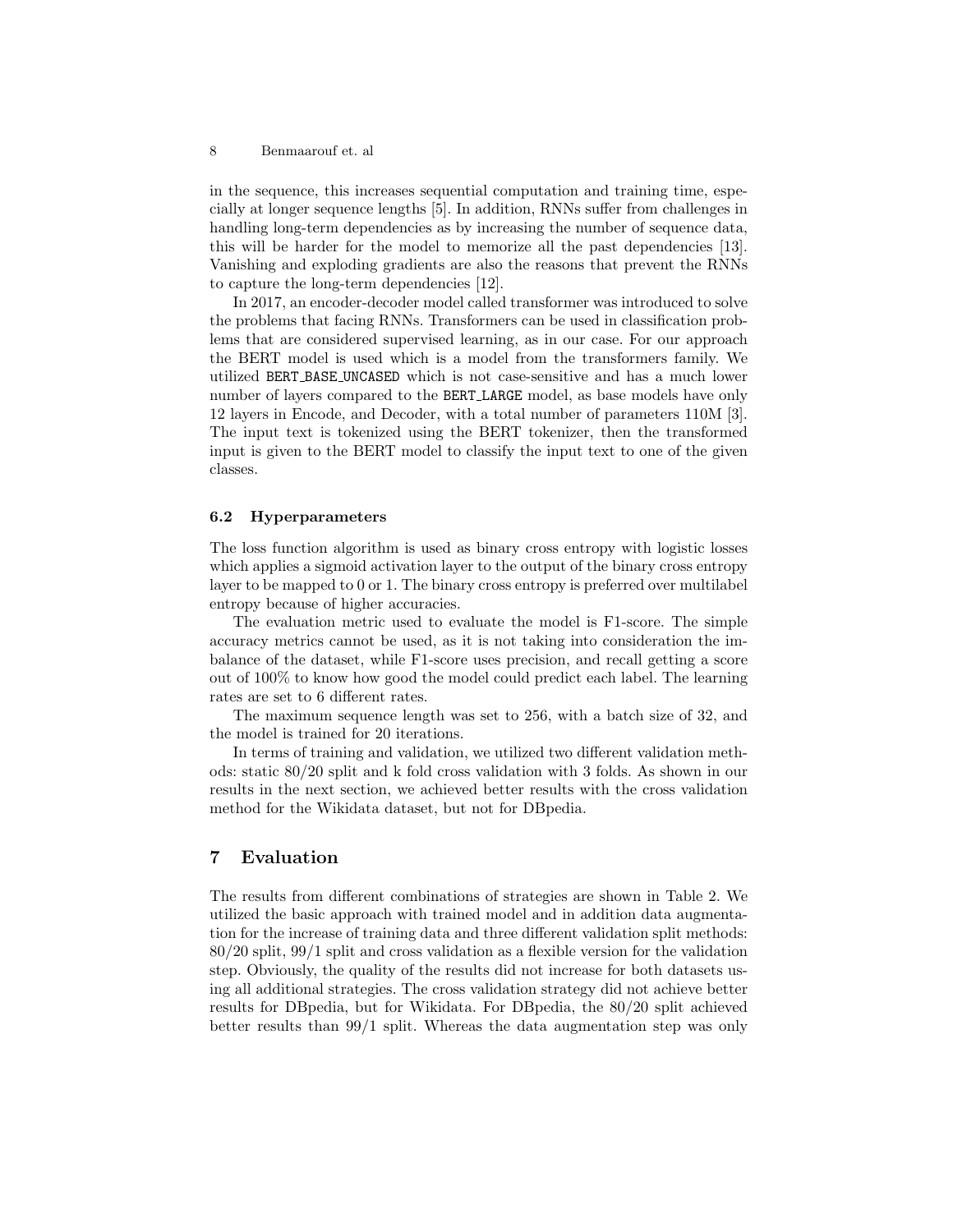

Fig. 5: The pipelines of the best achieving combinations of strategies for both datasets – Wikidata and DBpedia.

Table 2: Results for DBpedia and Wikipedia using different combinations of strategies:  $cv - cross$  validation (3 folds), da – data augmentation

| Approach              | Wikidata  |         |             |
|-----------------------|-----------|---------|-------------|
|                       | Precision | Recall  | F1          |
| $base + 80/20$        | 0.72152   | 0.74473 | 0.70697     |
| base $+99/1$          | 0.79481   | 0.73229 | 0.74884     |
| $base + cv$           | 0.75094   | 0.8163  | 0.76018     |
| base + $80/20$ + da   | 0.79532   | 0.20055 | 0.29985     |
| competitor SMART 2021 | 0.6163    | 0.61105 | 0.60701     |
|                       |           |         |             |
| Approach              |           | DBpedia |             |
|                       | Precision | Recall  | $_{\rm F1}$ |
| base $+80/20$         | 0.84094   | 0.84204 | 0.83586     |
| base $+80/20 + da$    | 0.86135   | 0.87602 | 0.86232     |
| base + $99/1$ + da    | 0.86475   | 0.87129 | 0.86194     |
| $base + cv + da$      | 0.82497   | 0.9204  | 0.85404     |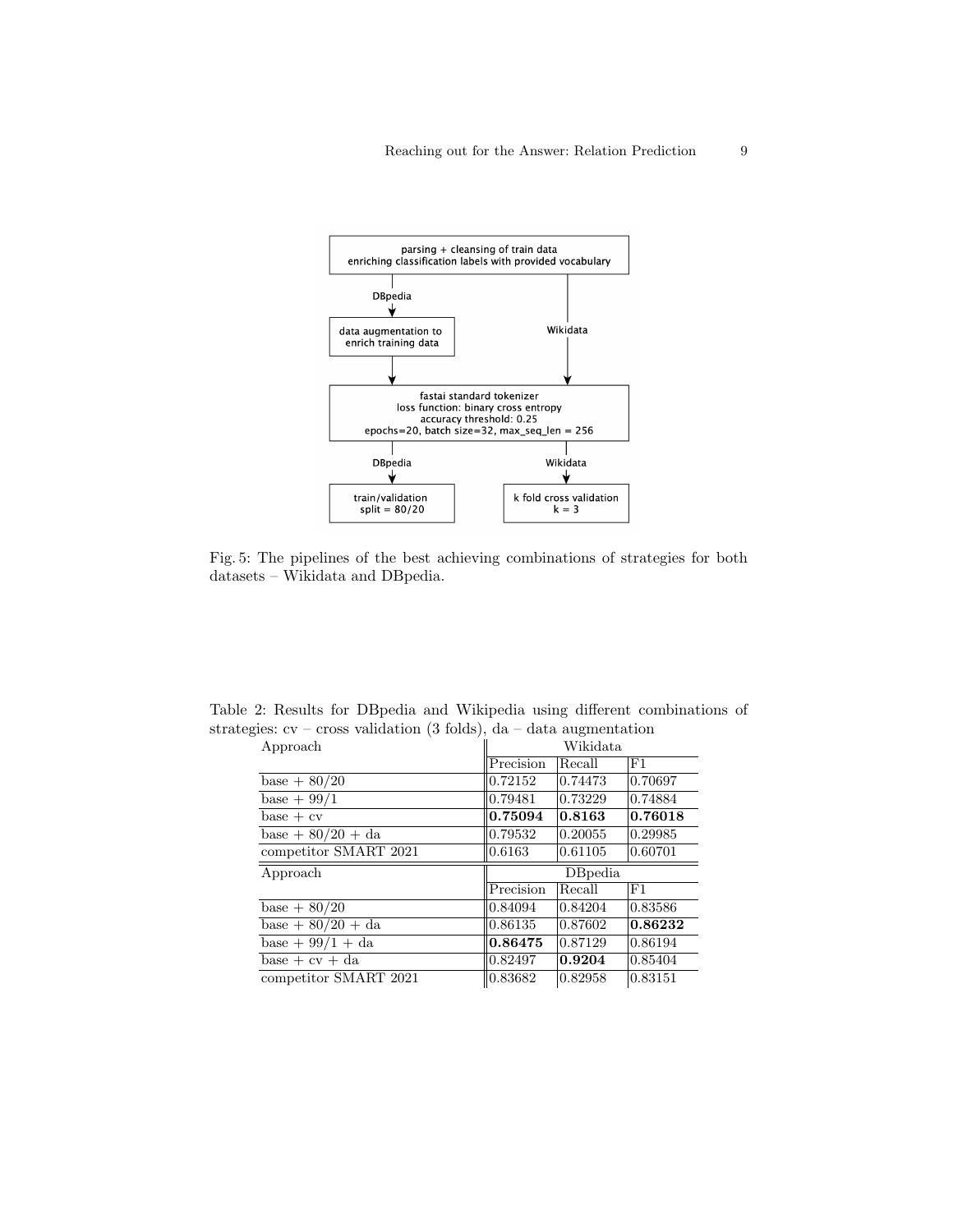10 Benmaarouf et. al

successful for DBpedia. For Wikidata, the recall decreases significantly using the augmented training dataset. While we were not able to identify the exact reason for that behavior, we noticed a significantly increased amount of predicted relations when utilizing the augmented training dataset – an average of 9 relations are predicted compared to the results with the best F1 score having only 2 relations predicted at average.

The pipelines of the best achieving combinations are depicted in Figure 5. Overall, our best strategy combinations could outperform the other competitor of the SMART 2021 challenge, as shown in Table 2.

## 8 Conclusion

In this paper, we presented our approach for the SMART Task challenge of ISWC 2021 for the Relation Prediction Task. The goal was to predict a set of relations relevant to create the formal SPARQL query to be able to answer the question. We created a classification pipeline and additionally implemented data augmentation and cross-validation methods. The results of our experiments show different combinations of the strategies for both datasets – Wikidata and DBpedia. The combination of different strategies achieved very good results compared to the other participant of the relation prediction task. We consider the problem as a set of sequence classification tasks, each one making use of a fine-tuned BERT classifier. For the more fine-grained (and more challenging) problem of Relation Prediction (since the classes can be hundreds or thousands), we have proposed the enrichment of the BERT trained model with additional strategies. For future work, we consider a more adaptive strategy to deal with the imbalanced datasets and utilize data augmentation only for the long tail of the properties in terms of the frequency distribution. Also, for Wikidata, the relation labels should be considered instead of the IDs - although they are the ones required for the classification task.

## 9 Acknowledgements

This work was partially funded by the German Research Foundation (DFG) under grant no. SA 782/30-1 and STE 3033/1-1.

# References

- 1. Abolghasemi, A., Momtazi, S.: Neural relation prediction for simple question answering over knowledge graph. CoRR abs/2002.07715 (2020), https://arxiv. org/abs/2002.07715
- 2. Buzaaba, H., Amagasa, T.: Question answering over knowledge base: A scheme for integrating subject and the identified relation to answer simple questions. SN Comput. Sci. 2(1), 25 (2021). https://doi.org/10.1007/s42979-020-00421-7, https: //doi.org/10.1007/s42979-020-00421-7